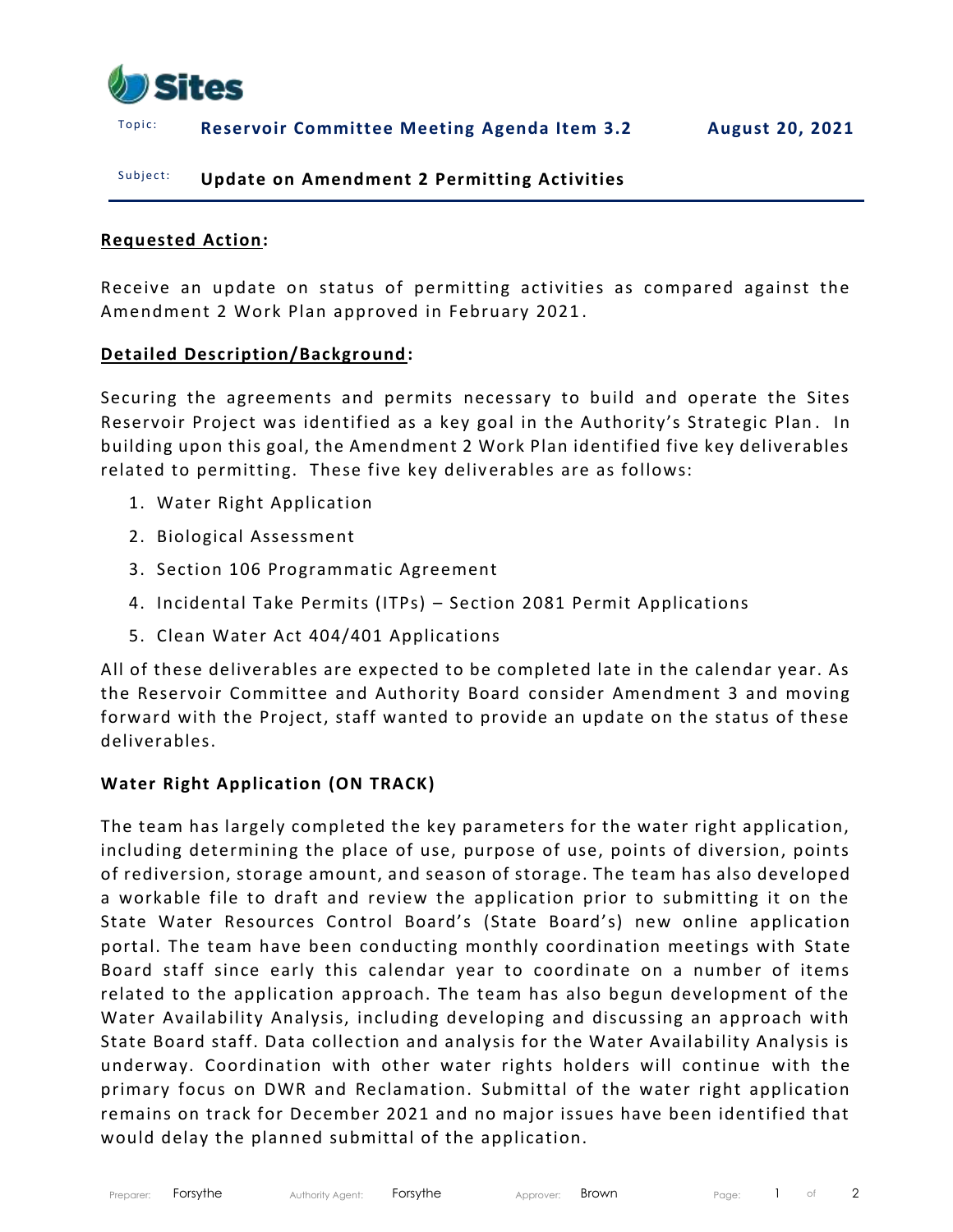# **Biological Assessment (POTENTIALLY DELAYED)**

The team has prepared an administrative draft Biological Assessment (Admin Draft BA). The Admin Draft BA is currently under review by Authority staff, consultant team as part of an independent review process, and Authority legal counsel along with review by Reclamation. Comments on the Admin Draft BA are expected later this month at which time the team will make revisions and circulate a Revised Admin Draft BA for review by the National Marine Fisheries Service. The Authority and Reclamation continue to discuss how operations will be addressed under the Endangered Species Act. This issue is expected to be resolved by September 1. No technical issues have been identified that would delay the planned November 2021 submittal of the Biological Assessment to the U.S. Fish and Wildlife Service and NMFS. The uncertainty around Reclamation's involvement is an issue that could result in delays in achieving the November 2021 submittal timeline if not resolved in a timely manner. In addition, reflecting changes being made to Chapter 11 of the RDEIR/SDEIS into the Admin Draft Biological Opinion may also result in delays in achieving the November 2021 submittal timeline .

## **Section 106 Programmatic Agreement (ON TRACK)**

In working with Reclamation, the team has identified a Programmatic Agreement as the appropriate approach to compliance with Section 106 of the National Historic Preservation Act. Reclamation sent consultation letters to the potentially affected Native American Tribes on April 5, 2021 . No responses have been received from Tribes under Section 106 to date<sup>1</sup>. Reclamation also sent a Section 106 initiation package to the State Historic Preservation Officer (SHPO) on June 3, 2021. SHPO responded on July 20, 2021 that a Programmatic Agreement was the appropriate mechanism for Section 106 consultation. The team (including Reclamation staff) is preparing a draft Programmatic Agreement for review by consulting parties. The team have been conducting biweekly coordination meetings with Reclamation and the U.S. Army Corps of Engineers (USACE) since early this calendar year to coordinate on the Section 106 approach and prepare the Programmatic Agreement. The Final Programmatic Agreement remains on track for December 2021, with Reclamation's signature on the document near the time of the signing of the Record of Decision for the Final Environmental Impact Report / Environmental Impact Statement (EIR/EIS). No major issues have been identified that would delay the finalization of the Programmatic Agreement in December 2021 .

# **ITP – Section 2081 Permit Applications (ON TRACK)**

The team is preparing administrative drafts of the ITP applications ( Admin Draft ITP Applications). There will be one ITP application for construction and one for operations and maintenance. Admin Draft ITP Applications are expected from ICF in September and will be reviewed by the Authority staff, consultant teams, and Authority Legal Counsel. The team has re-initiated coordination meetings with California Department of Fish and Wildlife (CDFW) staff for both the construction

<sup>&</sup>lt;sup>1</sup> Responses have been received from Tribes under the Authority's AB 52 process.